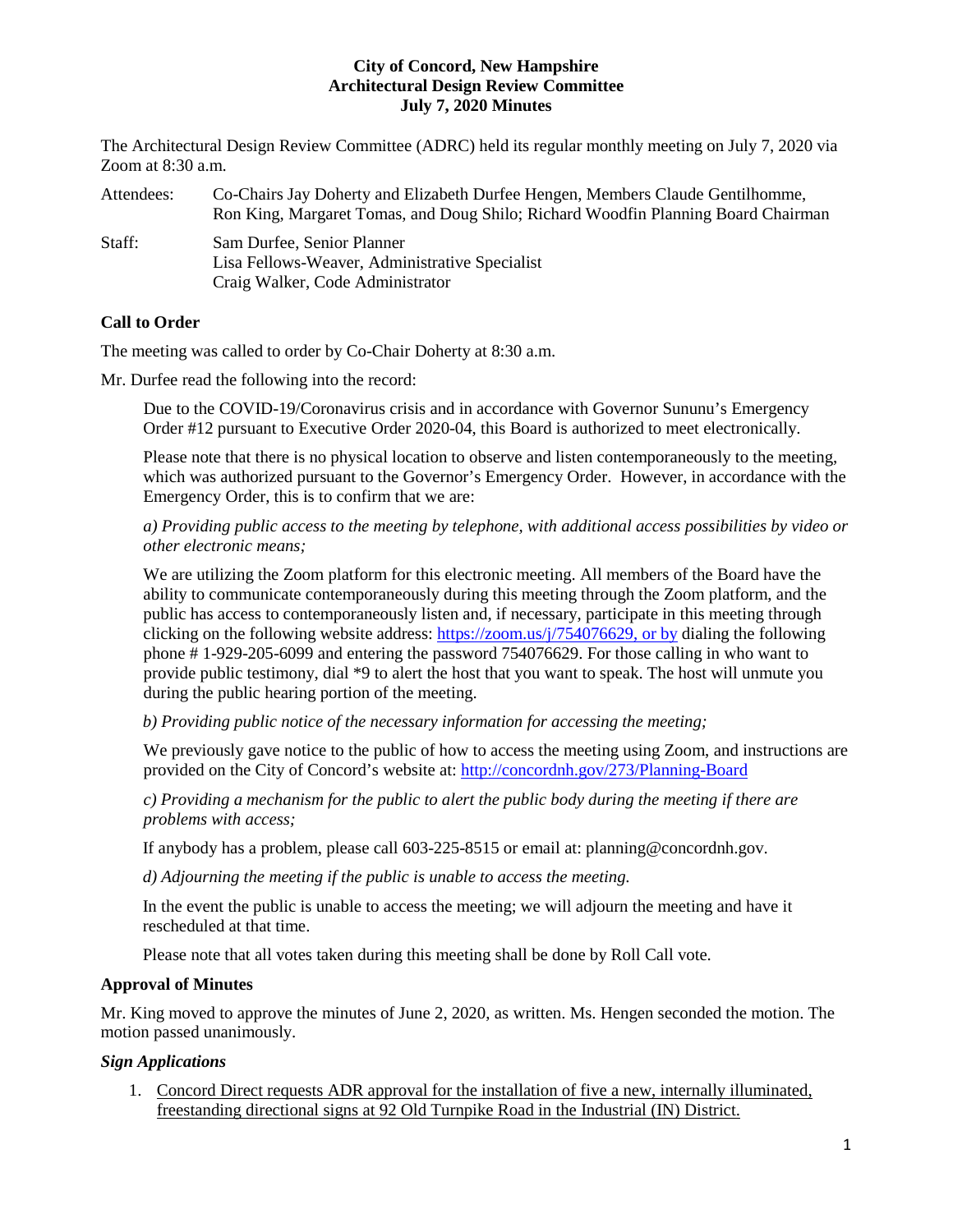Josh Messenger of Advantage Sign and Peter Cook of Concord Direct represented the application.

Mr. Messenger stated that the proposal is for the installation of five directory signs throughout the property. He stated that this is a large building and there has been some confusion in the past relative to directions for the customers and deliveries. The sign designs are a very clean design and they feel that the signs will eliminate some of the confusion. He noted that they have been granted a variance for the signs.

Mr. Cook stated that the building was formerly all one company. They have reduced their operations and have redeveloped the building to include three other tenants.

Mr. Walker shared an aerial photo of the site to assist with the property layout.

Mr. Doherty noted that all of the signs are internally illuminated. He asked if the white letters will be the only glow and if the rest of the sign is proposed to be blackened out. Mr. Messenger replied yes. Mr. Gentilhomme commented the sign package is very nice.

Mr. King made a motion to recommend approval of the building sign as submitted. Mr. Shilo seconded.

The motion passed unanimously with a roll call vote as follows:

Ms. Hengen – in favor Mr. Doherty – in favor Mr. King – in favor Ms. Tomas – in favor Mr. Gentilhomme – in favor Mr. Shilo – in favor

3. Capital St. Associates, on behalf of NH Trust, requests ADR approval for the installation of a new, non-illuminated wall sign at 97 North Main Street, in the Central Businesses Performance (CBP) District.

Ms. Hengen stated that she will be recusing herself from the vote as she is a partner in the building ownership.

Tom Cimikoski of NH Trust Financial Advisors represented the application.

Mr. Cimikoski stated that the application consists of two options. The first choice is preferred, which shows a gray and teal contemporary sign that looks well with the character of the building. Option two mimics the existing sign that was approved a few years ago and uses gold leaf and black. The same frame above the door will be used again for either option and the placement remains the same, above the door and arched outward.

Mr. Gentilhomme commented that it appears that the entrance is not utilized. Mr. Cimikoski replied that the entrance will be used and this entrance will continue to be the main entrance. The bank will not be allowing people to access through the bank any more.

Ms. Hengen commented that she prefers the second option with the gold leaf design. She stated that it is easier to read and breaks the sign up so it does not appear to be one name. She added that the building is a very distinctive building and merits the gold leaf, which complements the building. She added that she appreciated the bowed arch as it also reflects the arch in the doorway.

Mr. Shilo stated that he agrees with Ms. Hengen and noted that the exiting gold leaf sign matches nicely with the doors. He stated that with distinctive buildings you typically advise to not match; however, this sign option highlights the building and matches the doors. He prefers option two.

Mr. Gentilhomme stated that he agrees that option two is better.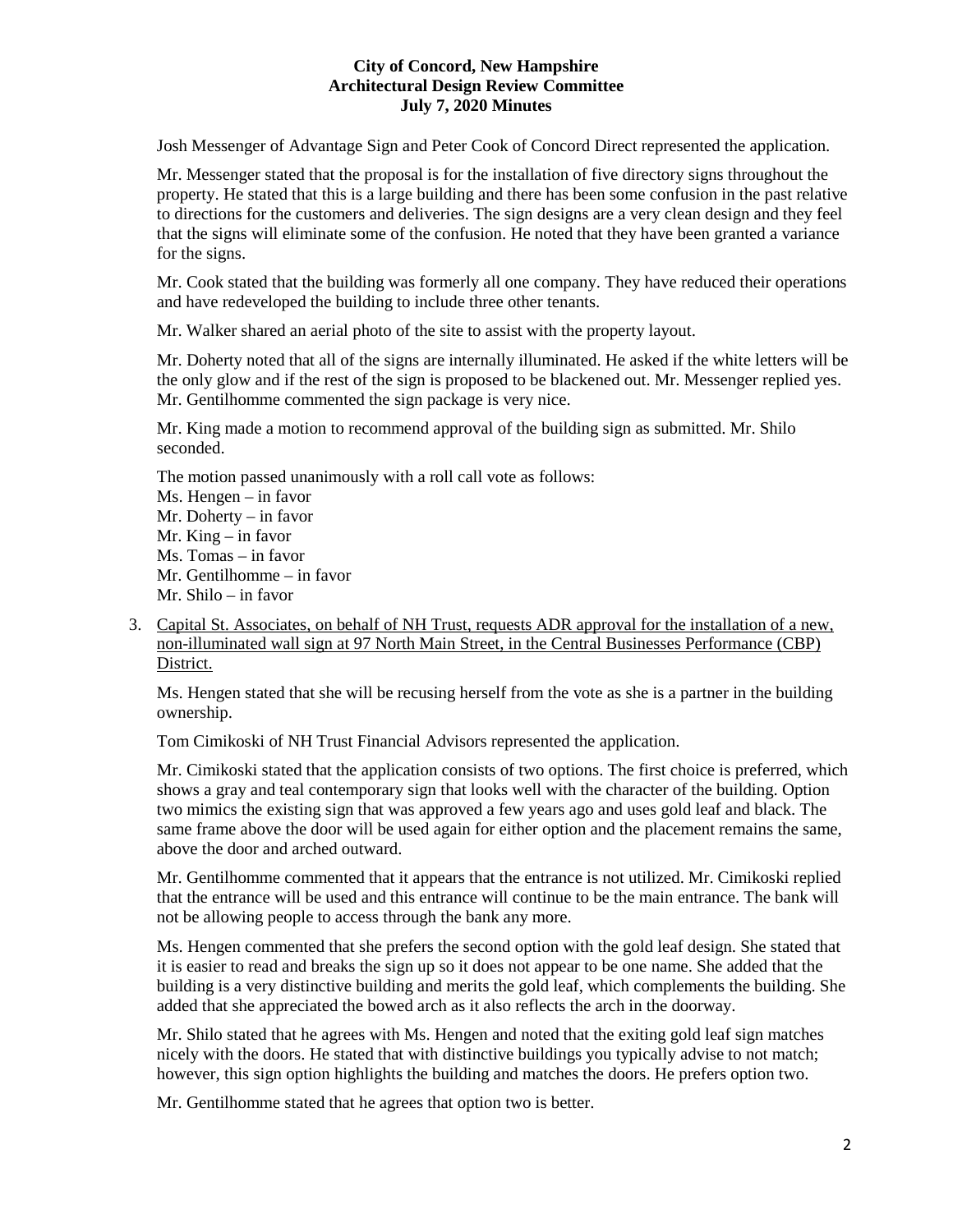Ms. Tomas stated that she too preferred sign option two. She stated that the proposal is very clean and symmetrical. She commented that it appears that the logo is a bit heavy on the left side however. She suggested simplifying and streamlining the logo. Ms. Hengen agreed and commented that the logo seems large in comparison to the rest of the lettering. Mr. Doherty agreed and added that the sign and logo are a contemporary design and it is successful; however, it could read more asymmetrical if it was reduced and the letters were increased. He added that it may make it more symmetrical.

Mr. King mentioned that the "financial advisor" lettering seemed to be pushed back. Mr. Shilo asked if it is all single letters. Mr. Cimokoski replied that the "financial advisor" lettering is a black background with raised white letters.

Mr. Gentilhomme made a motion, seconded by Mr. Shilo, to recommend approval of the sign, as submitted, with the following recommendations:

- 1. Recommend the second choice with the gold leaf as it is more appropriate to the classical and formal architecture of the building;
- 2. The tip of the triangle be in alignment with the top of the "NH" and "T" in the sign; and
- 3. Staff to review the revised design prior to it being presented to the planning board.

The motion passed with a roll call vote as follows:

Mr. Doherty – in favor Mr. King – in favor Ms. Tomas – in favor Mr. Gentilhomme – in favor Mr. Shilo – in favor Ms. Hengen – abstained

*Ms. Tomas left the meeting at 9 a.m.* 

2. Landmark Sign, on behalf of Genesis, requests ADR approval for the replacement of four monument signs at 227 Pleasant Street in the Institutional (IS) District.

Jason Moorehead from Landmark Design represented the application.

Mr. Moorehead apologized for not obtaining permits prior to the placement of signs. He explained that the project is for approval of two signs on Pleasant Street and also directional signs. He stated that the Pleasant Street signs are changing from green to red.

Mr. Walker stated that the property is two separate addresses and they can have separate free standing signs. He also read the definition of a directional sign in the ordinance. Ms. Hengen asked if the owner is the same for both lots. Mr. Moorehead replied, yes. Discussion ensued regarding the directional signs specifically as to why there is an address on the directional signs. Mr. Moorehead stated that the street address is part of the company branding. He added that there are separate signs to keep the two areas separated.

Members commented that this is a lot to read on a directional sign and it is difficult to process two signs in close proximity. It appears that the signs are more for advertising purposes than directions. The signs advertise the building based on the size of the logo as compared to the address. Members felt that two signs this close is redundant and are not as organized as they could be. Mr. Walker noted that other businesses in the City have added the street address to the sign post.

Mr. Durfee noted that the proposal is for replacement signs. They are re-facing the four signs. Mr. Doherty asked if there is any grandfathering for these signs. Mr. Walker replied there is nothing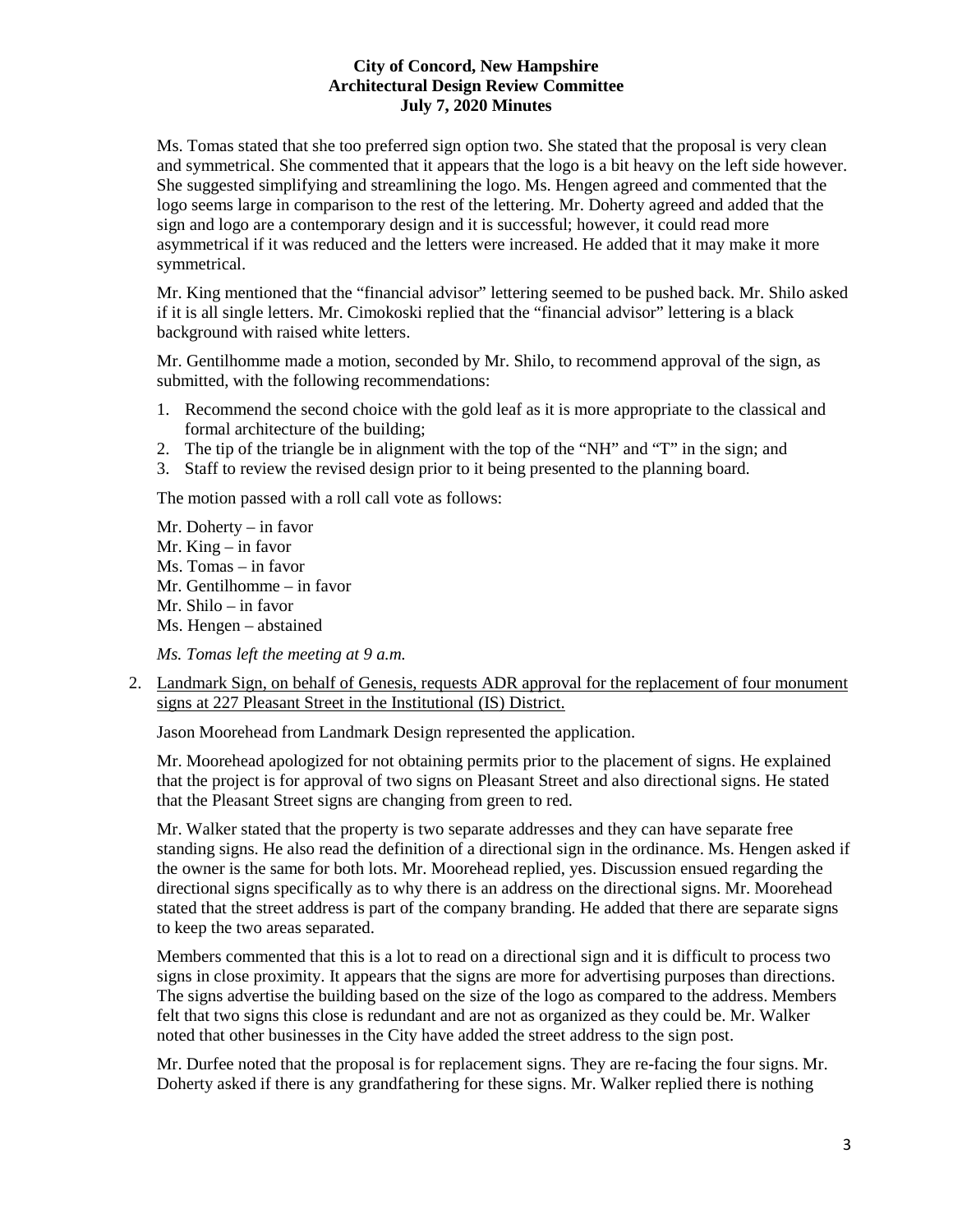special about the signs; however, he noted that these are two separate properties so they are entitled to have one free-standing sign for each property.

Ms. Hengen stated that the current entrance signs are difficult to read and discern the real entrance. She added that Pleasant Street has a lot of traffic. If someone were looking for this business, they would need to drive slowly to decipher the sign. Mr. Doherty agreed and added that typically a red sign that does not have raised letters bleeds into the white letters.

Mr. Moorehead stated that he could redesign the sign with the company name smaller and make the address larger so it is easier to read. He suggested placing the street number in a corner of the sign. Mr. Gentilhomme stated that what is presented is not readable.

Further discussion was held regarding placement of the signs. It was suggested for offsite signage. Mr. Walker referenced the ordinances, which do not permit offsite signs for shared driveways and an entrance to a driveway has to be 50 feet from another lot. This property is not greater than 50 feet so the applicant is not be eligible to have any offsite signage without obtaining a variance. Mr. Walker added that Genesis is the parent company and is not necessarily the identity of the business. The sign seems to advertise the corporation.

Ms. Hengen made a motion, seconded by Mr. King, to not recommend approval of the street signs, based on the reasons outlined:

- 1. Understanding two signs are permitted, and each sign emphasizes Pleasant View followed by Center or Retirement on each sign;
- 2. Reduce the size of Genesis and the street address and add a number at the top or the bottom of the sign to make the business more identifiable, legible, and accessible to the person looking for it; and
- 3. Applicant to return to the Committee in August for review.

Ms. Hengen made a motion, seconded by Mr. King, to not recommend approval of the directional signs, based on the reasons outline:

- 1. Per the ordinance, directional signs should be limited to the business name and maybe an arrow for direction as an address or corporate name are not permitted in the ordinance.
- 2. Applicant to return to the Committee in August for review.

The motion passed with a roll call vote as follows:

Mr. Doherty – in favor Mr. King – in favor Ms. Tomas – in favor Mr. Gentilhomme – in favor Mr. Shilo – in favor Ms. Hengen – in favor

### *Building Permits in Performance Districts*

4. [Phenix Livery LLC,](https://www.concordnh.gov/DocumentCenter/View/15458/ConcordCraft_ADR) on behalf of Concord Craft, requests ADR approval for the construction of an outdoor patio at 117 Storrs Street in the Central Performance Business (CBD) District.

Anthony Mento of SMP Architecture represented the application.

Mr. Mento explained that Concord Craft would like to add an area for outdoor seating. This will require the removal of the existing concrete, stairs, railings, retaining wall, and apron. They will then construct a new retraining wall and stairs, and add an ADA accessible entrance. They will also be removing the non-original windows and replacing with glass overhead, garage style, doors. No new signage is proposed; however, the one free-standing sign will be relocated a few feet north.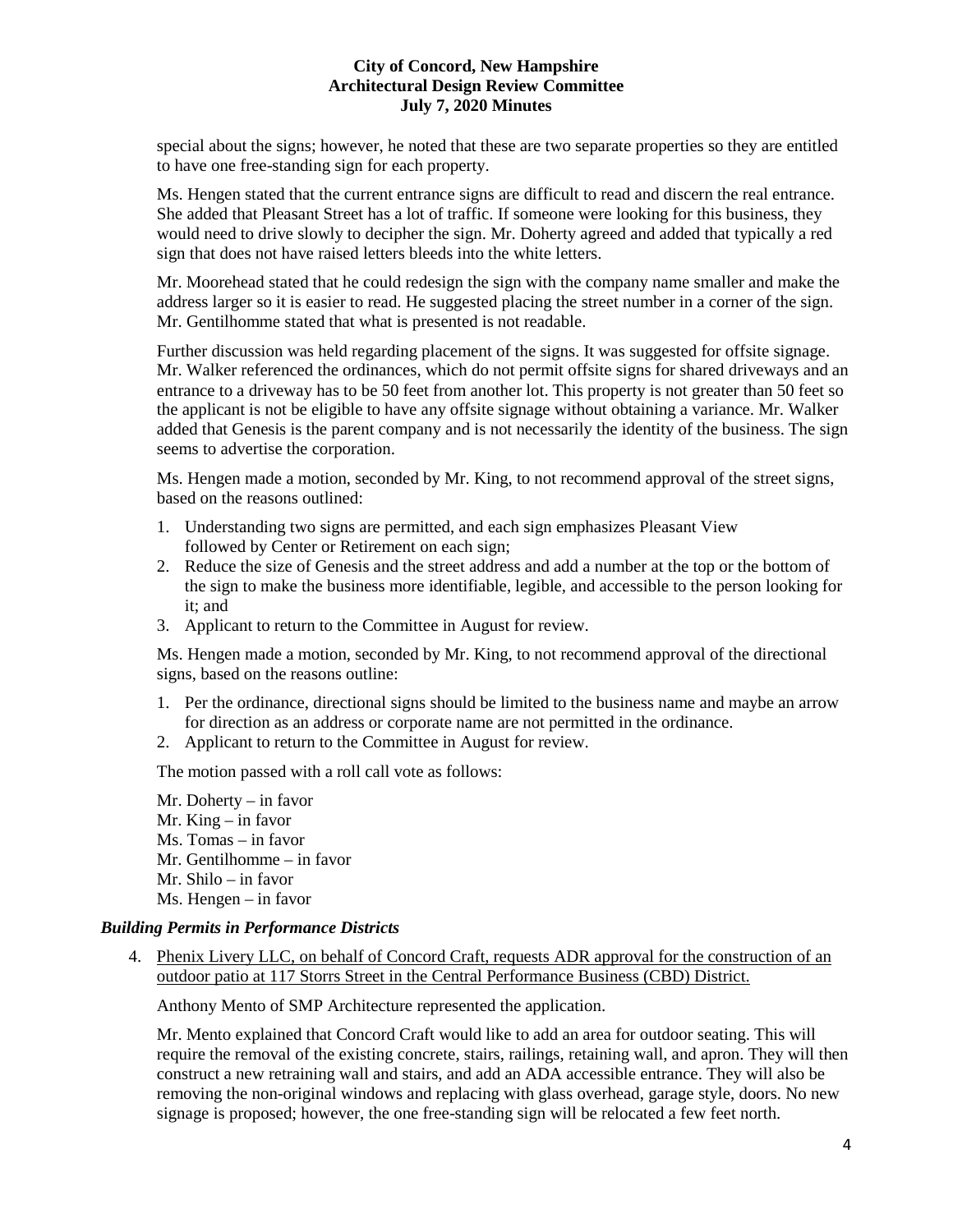Mr. Mento described the layout of the property and the retaining wall and stated that they are proposing to use similar materials used by a neighboring business. The retaining wall will be two feet high and will be around the patio area. They plan to add pavers. Stone drainage and planters will be placed along the edge of the patio; however, they have not specified any plant species. He noted that they are aware that there is a water line below grade. Lighting will be string lights mounted to the building and poles for a ceiling element and light for evening use.

Mr. Doherty commented that the concept is great especially the use in this area. The lighting, walkway and railing make sense. He expressed concern with the overhead doors with proposing to use glass. He also asked about the lentil and if the same lentil is being used for the salon. Discussion ensued regarding the store fronts. Ms. Hengen noted that the building was formerly a warehouse. She noted that the use is a good use of the front and is a great approach for the space. Mr. Gentilhomme agreed.

Mr. Shilo mentioned the retaining wall elevation and walkway. He asked if a guardrail would be required. Mr. Mento stated that he will look into this to see if it is necessary. Discussion ensued regarding the wall. Mr. Gentilhomme stated that if the slope at the walkway was increased, a guardrail would not be necessary. Mr. Shilo commented that the area would look better if the ground were sloped. Mr. Gentilhomme suggested to slope the grade upwards from the sidewalk to the edge of the ramp and then the wall would not be necessary. Mr. Mento stated that they are trying to maintain a green space and the existing tree and would prefer to not adjust the grade.

Mr. Gentilhomme made a motion, seconded by Mr. King, to recommend approval of the plan, as submitted, with the following recommendations:

- 1. Eliminate the wall on the east side of the ramp;
- 2. Install a low retaining wall around the trunk of the tree at an appropriate distance for protection, if deemed necessary; and
- 3. Slope the grade up to the edge of the ramp from the sidewalk.

The motion passed unanimously with a roll call vote as follows:

Mr. Doherty – in favor Mr. King – in favor Mr. Gentilhomme – in favor Mr. Shilo – in favor Ms. Hengen – in favor

#### *Major Site Plan/Subdivision Applications*

5. The State of New Hampshire, on behalf of NHDES, requests ADR consideration for the construction of two buildings at 70 Silk Farm Road in the Residential Open Space (RO) District.

Keith Hemmingway from the State of NH Division of Public Works Department, along with Don Blajda Architect, and Jim Gallagher of NH Dam Bureau represented the application.

Mr. Durfee stated that the application was approved by the Planning Board at the June 17 meeting. The applicants are present to provide an overview of the project as a courtesy.

Mr. Blajda reviewed the proposal and the purpose of the two new buildings for repairs and maintenance as well as storage of NHDES boats and other equipment. There is one area for a small office. The watershed building was described to be one-story and will support the Watershed Bureau. Pictures were reviewed and he explained the color scheme and materials proposed, which are metal panels, larger brick; all natural tones for a muted scheme.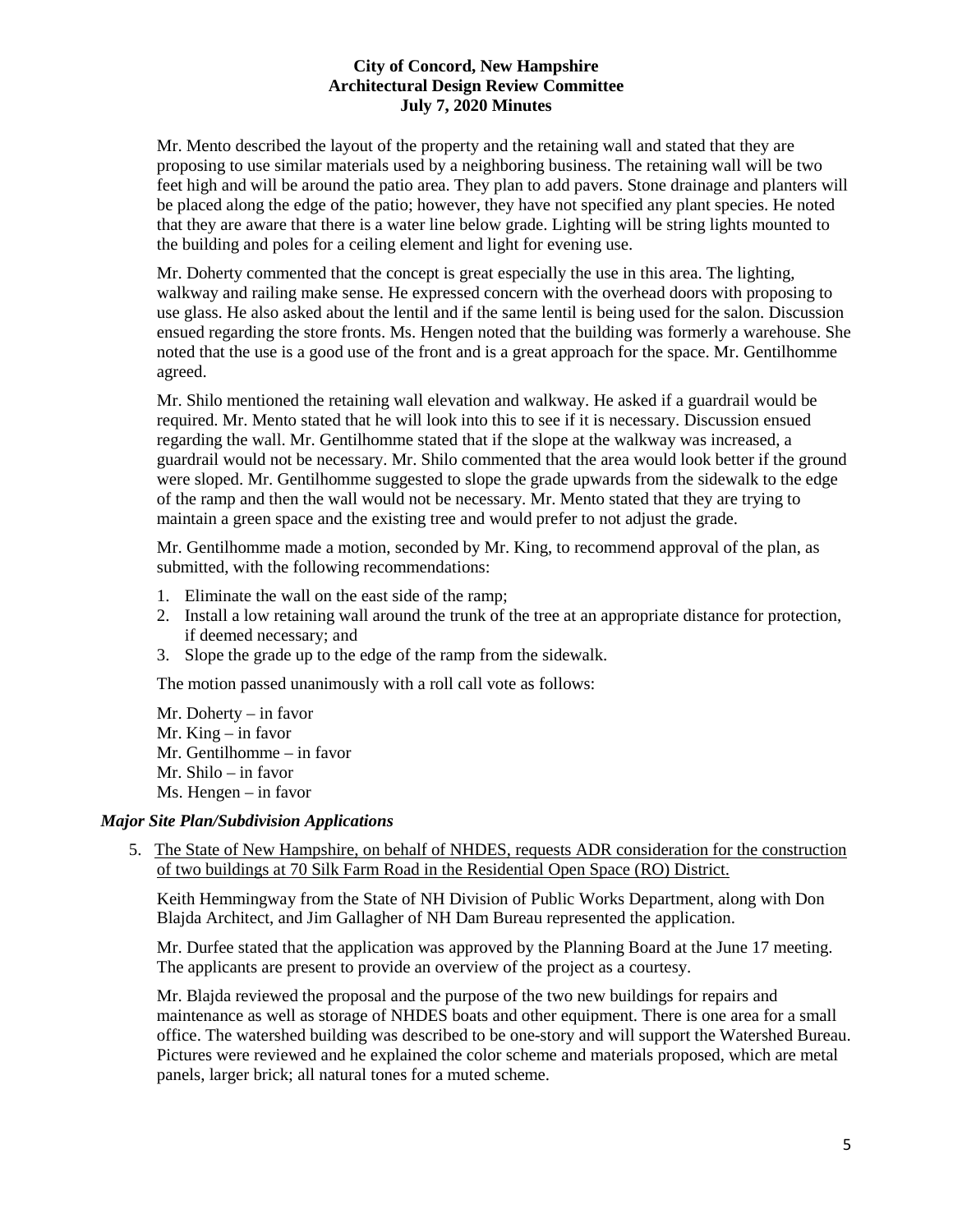Mr. Shilo asked about the bollards for the overhead doors and if they are yellow. Mr. Blajda replied that there are many overhead doors for the large trucks. A bollard will be placed at each door and they could be painted to help blend in with the building.

Ms. Hengen asked about a buffer screening along the bike path. Mr. Durfee concern was expressed at the Planning Board meeting and a suggestion was to add trees to help as a buffer. She stated that it is a straight forward use of the property. She appreciated the muted colors and horizontal lines and the fact that the buildings recede into the background. Members concurred. Members thanked the participants for coming and presenting the project.

6. The Dubay Group Inc., on behalf of Strategic Contracting Company LLC, requesting an amendment to a conditionally approved Major Site Plan approval for construction of a 13-unit condominium development and associated site improvements, Phase 2 of the Glen Ellen housing project off of Hoit Road in the Residential Open Space (RO) District.

Jessica McNeill of the Dubay Group and Rob Starace of Strategic Contracting represented the application.

Mr. Durfee stated that this was an approved major site plan and subdivision on Hoit Road, conditionally approved last year. The applicant is proposing an amendment to housing type and layout.

Ms. McNeill of the Dubay Group explained that this was a previously approved subdivision for 13 condo units. They are proposing an amendment updating and revising the design of the houses. She noted that this was previously before the ADR Committee but the Committee requested additional information on housing types, colors and materials. She provided an overview of the project noting that there will be two house styles proposed. Elevations, floor plans, and details of roofing shingles, house designs, and siding were provided for review.

Mr. Starace of Strategic Contracting described the proposed construction materials. He stated that the homeowner chooses their lot, style of home, and color choices. He added that he feels the colors all work well together. Ms. McNeil stated that although the project is a condo development, it feels more like separate homes.

Ms. Hengen noted that unit 9 should be looked at due to the locating of the garage on the southern exposure. Additional discussion was held regarding the entrance features for this lot in terms of circulation and how guests would locate the entrance. Ms. McNeil explained that there could be a side entrance doorway beside the garage. She added that with regard to the southern exposure, the house could be rotated clockwise and may be a more beneficial approach. Mr. Starace stated that they would not be opposed to changing the angle of unit 9.

A Committee member recommended that the applicant consider shared driveways. Ms. McNeil stated that they can look into it, but the driveways may need to be separate due to difference in grades. Mr. Starace stated that the intent is for each condo to have a separate driveway and a common area. He stated that they typically do not propose shared driveways.

### *Mr. Doherty left the meeting at 10:15 a.m. Ms. Hengen now chaired the meeting.*

Mr. Shilo commented on the proposed colors and was not sure all of the colors worked well together. He questioned whether the Committee was approving the colors as presented, or could they narrow down the choices. A discussion was held regarding the Committee approving pallets of colors. Ms. Fenstermacher stated that with a residential development, the Committee does not typically approve colors as it is all individual residences and is up to the developers. The colors are presented for information purposes. This would be setting a precedent if the Committee recommended specific color pallets.